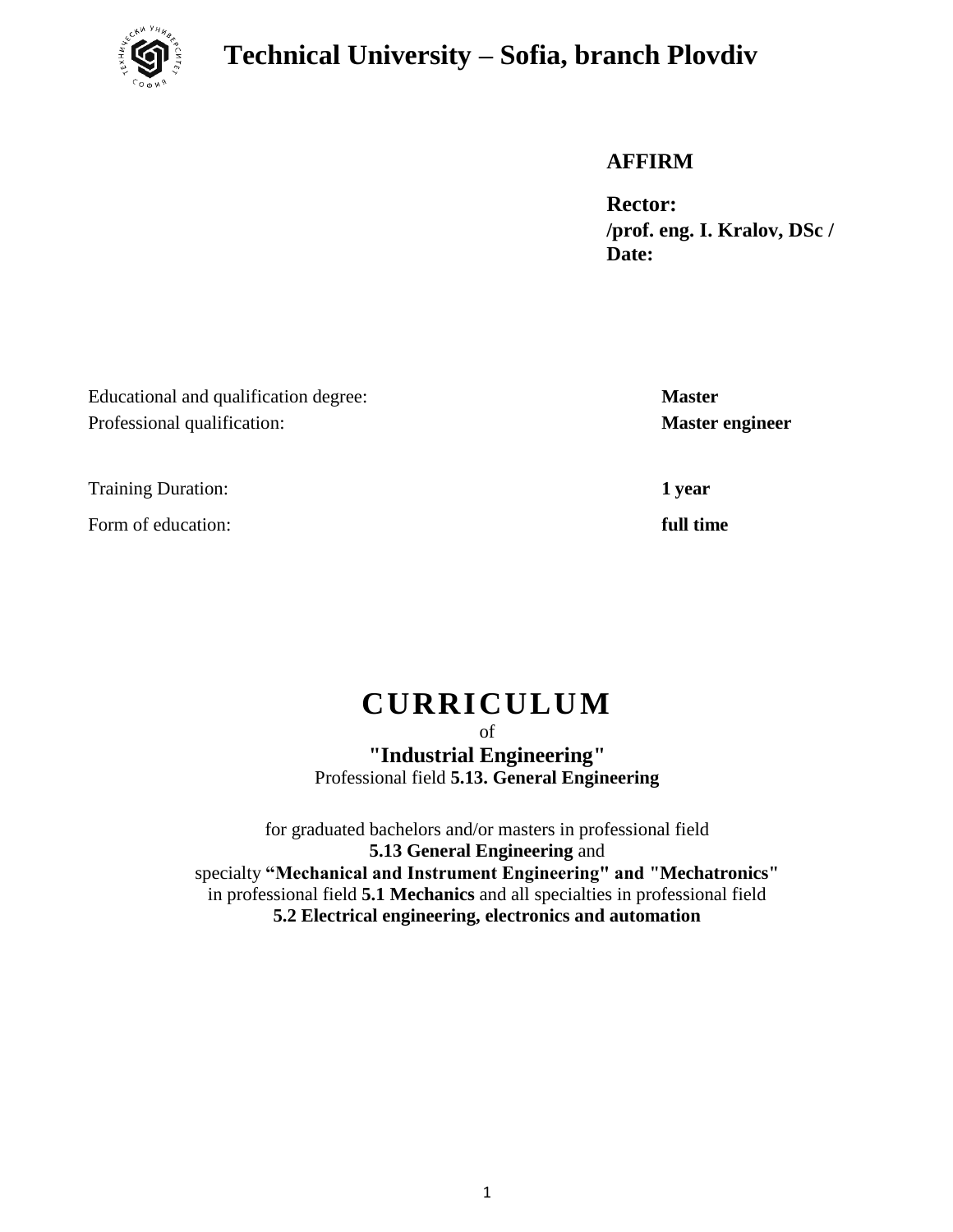

# **Technical University – Sofia, branch Plovdiv**

### **I. WEEKS OF ATTENDANCE**

| Number of weeks |                   |                  |                          |                          |                                      |                                |                    |                          |          |       |  |
|-----------------|-------------------|------------------|--------------------------|--------------------------|--------------------------------------|--------------------------------|--------------------|--------------------------|----------|-------|--|
| Course          | weeks<br>of study | Exam<br>sessions | Practical<br>training    | Industrial<br>Training   | Specialized<br>practical<br>training | Pre-<br>graduation<br>Practice | Diploma<br>project | <b>State</b><br>exam     | Holydays | Total |  |
|                 | 36                |                  | $\overline{\phantom{0}}$ | $\overline{\phantom{0}}$ | $\overline{\phantom{0}}$             | $2*$                           | $15*$              | $\overline{\phantom{0}}$ |          | 41    |  |

## **II. COURSE ABBREVIATION DESIGN**

### ECTS subject code: **T IEe №**

**T** – type of course: **M** – for MEng;

• **p** – additional symbol for branch Plovdiv;

**IE** – "Industrial Engineering" with English language teaching;

• **No** – subsequent number of the subject;

Lectures (L), Tutorial (Tut), Labs (Lab), Auditorium total (AT), Self-Study (SS) per week; Exam

(E), Continuous Assessment (CA); Semester Project (SP), Semester Assessment (course work) (SA).

|                |                                                     |                  |                  |                  | <b>Semester schedule</b> |           |              |              | <b>Assessment</b> |                |                |                     |                          |
|----------------|-----------------------------------------------------|------------------|------------------|------------------|--------------------------|-----------|--------------|--------------|-------------------|----------------|----------------|---------------------|--------------------------|
| <b>No</b>      | <b>SUBJECT</b><br>L                                 |                  | Tut              | Lab              | <b>AT</b>                | <b>SS</b> | <b>Total</b> | E            | CA SP             |                | <b>SA</b>      | <b>ECTS</b><br>code | <b>ECTS</b><br>credits   |
| III.           | <b>SEMESTER I</b>                                   |                  |                  |                  |                          |           |              |              |                   |                |                |                     |                          |
| 1              | Process Control and<br><b>Production Automation</b> | 30               | 15               | 15               | 60                       | 90        | 150          | 1            |                   |                |                | MpIEe01             | 5                        |
| 2              | <b>Manufacturing Management</b>                     | 30               | 15               | $\overline{0}$   | 45                       | 75        | 120          | 1            |                   |                |                | MpIEe02             | 4                        |
| 3              | <b>Electric Power System</b><br>Management          | 30               | 15               | 15               | 60                       | 90        | 150          | $\mathbf{1}$ |                   |                |                | MpIEe03             | 5                        |
| 4              | Optional subject from List 1                        | 30               | 15               | $\overline{0}$   | 45                       | 75        | 120          |              | 1                 |                |                | MpIEe04             | 4                        |
| 5              | Optional subject from List 2                        | 30               | 30               | $\overline{0}$   | 60                       | 60        | 120          |              | 1                 |                |                | MpIEe05             | $\overline{\mathcal{A}}$ |
|                | Diploma project                                     | $\boldsymbol{0}$ | $\mathbf{0}$     | $\boldsymbol{0}$ | $\mathbf{0}$             | 240       | 240          |              |                   |                |                | MpIEe12             | 8                        |
|                | Total                                               | 150              | 90               | 30               | 270                      | 630       | 900          | 3            | $\overline{2}$    | $\overline{0}$ | $\overline{0}$ |                     | 30                       |
| IV.            | <b>SEMESTER II</b>                                  |                  |                  |                  |                          |           |              |              |                   |                |                |                     |                          |
| 6              | <b>Quality Control Systems</b>                      | 30               | 30               | $\overline{0}$   | 60                       | 60        | 120          | 1            |                   |                |                | MpIEe06             | 4                        |
| $\overline{7}$ | Information technologies                            | 30               | $\boldsymbol{0}$ | 30               | 60                       | 60        | 120          | 1            |                   |                |                | MpIEe07             | 4                        |
| 8              | <b>Financial Analysis and</b><br>Investment         | 30               | 15               | $\theta$         | 45                       | 75        | 120          | 1            |                   |                |                | MpIEe08             | 4                        |
| 9              | Optional subject from List 3                        | 30               | 15               | $\boldsymbol{0}$ | 45                       | 75        | 120          |              | $\mathbf{1}$      |                |                | MpIEe09             | 4                        |
| 10             | Optional subject from List 4                        | 30               | 15               | $\theta$         | 45                       | 75        | 120          |              | 1                 |                |                | MpIEe10             | 4                        |
| 11             | Fundamentals of design and<br>construction          | 15               | 30               | $\overline{0}$   | 45                       | 45        | 90           |              |                   | 1              |                | MpIEe11             | 3                        |
|                | 12 Diploma project                                  | $\boldsymbol{0}$ | $\overline{0}$   | $\overline{0}$   | $\boldsymbol{0}$         | 210       | 210          |              | Diploma defence   |                |                | MpIEe12             | 7                        |
|                | Total                                               | 165              | 105              | 30               | 300                      | 600       | 900          | 3            | $\overline{2}$    | 1              |                |                     | 30                       |

**Notes:** The Pre-graduation practice and Diploma project are included in the semesters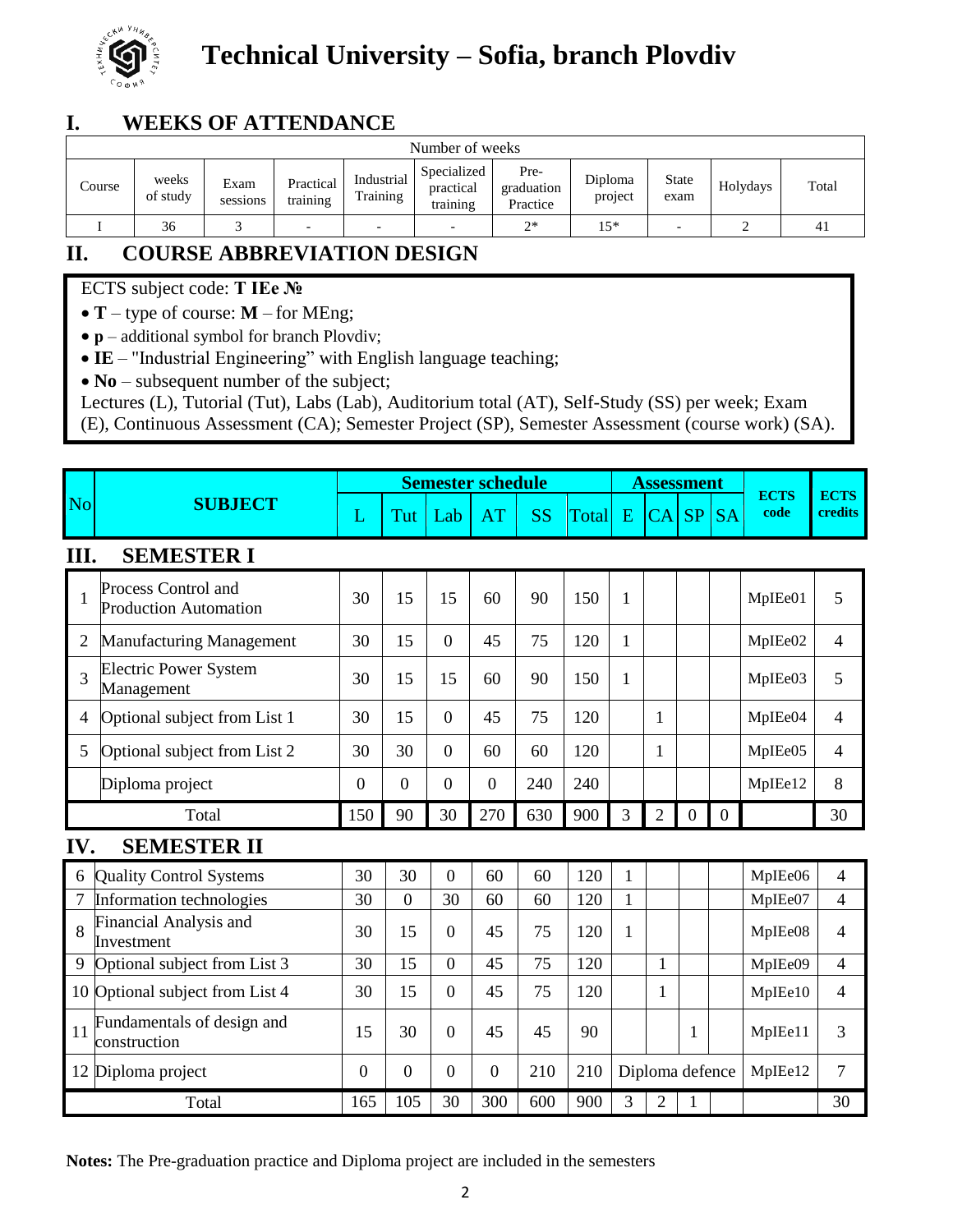

## **Technical University – Sofia, branch Plovdiv**

### **III. MAIN PARAMETERS OF THE CURRICULUM**

- **1. Programme duration and structure - 1 year, 2 semesters**
- **2. Auditorium time according to the curriculum: 570** hours of them 2.1 Lectures - 315 hours; 2.2 Seminars - 195 hours; 2.3 Labs - 60 hours
- **3. Non auditorium time (SS) according to the curriculum –** 1230 hours
- **4. Total time according to the curriculum – 1800**hours
- **5. Total number of the subject positions – 11** units 5.1 Compulsory – 7 units; 5.2 Optional – 4 units; 5.3 Facultative – 2 units;

### **6. Assessment:** 6.1 Exams – 6 units; 6.2 Continuous assessments – 4 units; 6.3 Semester projects - 1 unit; 6.4 Semester assessments – 0 units.

- **7. Practice – 2 weeks**
- **8. Total ECTS credits – 60**

Dean of FEA: (assoc. prof., G. Ganev, PhD)

Accepted by FC of FEA on 10.09.2020 with Protocol № 9; Confirmed by the AC of TU – Sofia with Protocol №  $\aleph_2$  8 / 30.09.20